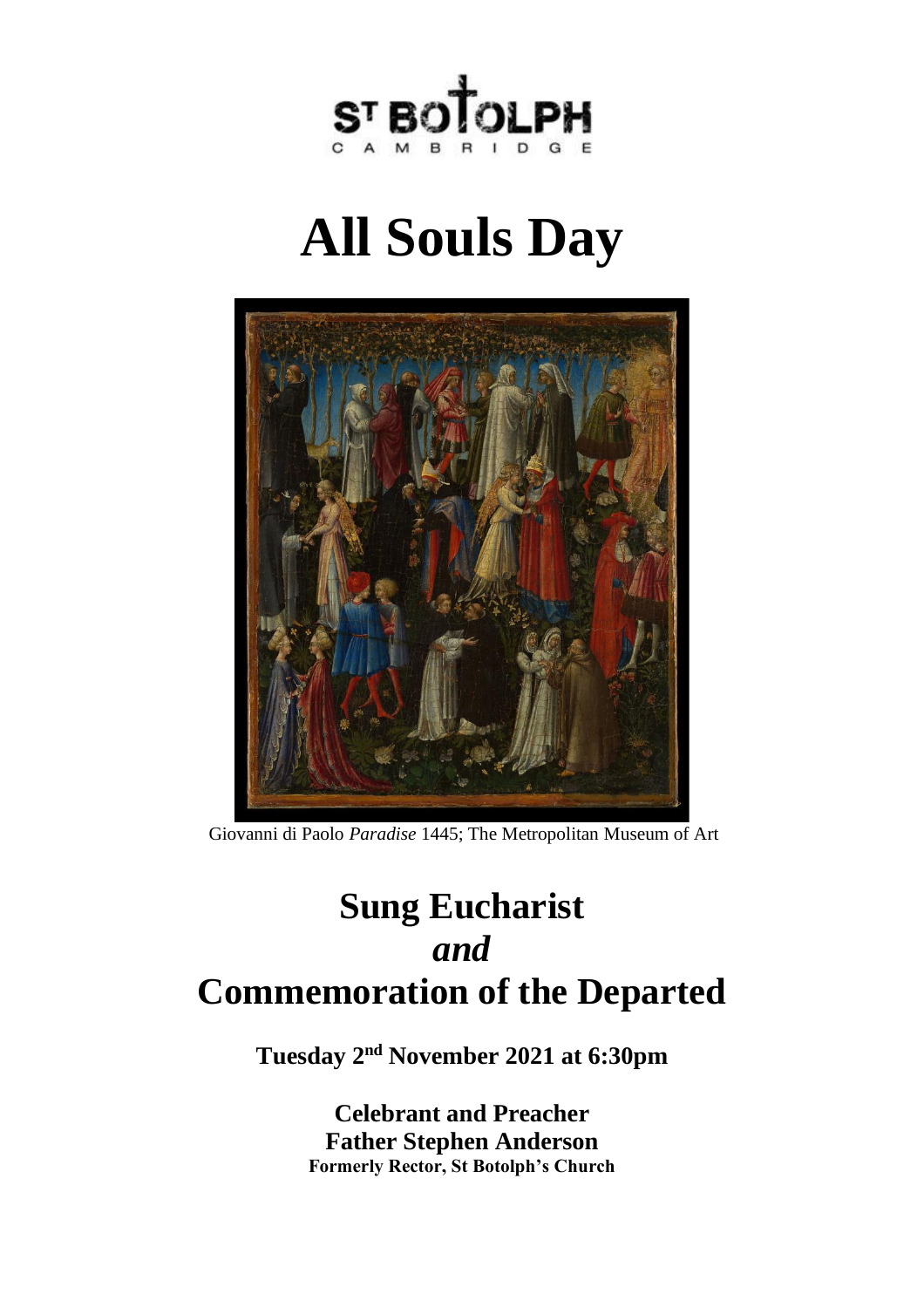#### *¶ Please stand*

#### **WELCOME – Fr Stephen**

*¶ Please sit*

*THE INTROIT AND KYRIE – Maurice Duruflé: Requiem*

| Requiem aeternam dona eis Domine     |  |
|--------------------------------------|--|
| Et lux perpetua luceat eis.          |  |
| Te decet hymnus, Deus in Sion        |  |
| Et tibi reddetur votum in Jerusalem. |  |
| Exaudi orationem meam                |  |
| Ad te omnis caro veniet.             |  |
| Kyrie eleison,                       |  |
| Christe eleison,                     |  |
| Kyrie eleison.                       |  |

Grant them eternal rest, O Lord, And may perpertual light shine upon them. Thou, O God, art praised in Sion, and unto Thee Shall the vow be performed in Jerusalem. Hear my prayer, Unto Thee shall all flesh come. Lord have mercy, Christ have mercy, Lord have mercy

Let us pray.

*THE COLLECT OF THE DAY*

LMIGHTY God, grant us, with all the faithful departed, the sure benefits of thy Son's saving passion ALMIGHTY God, grant us, with all the faithful departed, the sure benefits of thy Son's saving passion and glorious resurrection, that, in the last day, when all things are gathered up in Christ, we may with them enjoy the fullness of thy promises; through Jesus Christ thy Son our Lord. **Amen.**

#### *THE EPISTLE (read by Niamh Mulcahy)*

*The Epistle is written in the first chapter of the first Epistle General of St Peter, beginning at the third verse.*

LESSED be the God and Father of our Lord Jesus Christ, which according to his abundant mercy hath BLESSED be the God and Father of our Lord Jesus Christ, which according to his abundant mercy hath begotten us again unto a lively hope by the resurrection of Jesus Christ from the dead, To an inheritance incorruptible, and undefiled, and that fadeth not away, reserved in heaven for you, Who are kept by the power of God through faith unto salvation ready to be revealed in the last time. Wherein ye greatly rejoice, though now for a season, if need be, ye are in heaviness through manifold temptations: That the trial of your faith, being much more precious than of gold that perisheth, though it be tried with fire, might be found unto praise and honour and glory at the appearing of Jesus Christ: Whom having not seen, ye love; in whom, though now ye see him not, yet believing, ye rejoice with joy unspeakable and full of glory:Receiving the end of your faith, even the salvation of your souls.

#### *Here endeth the Epistle.*

#### *THE LIBERA ME – Maurice Duruflé: Requiem*

*Libera me, Domine, de morte aeterna In die illa tremenda Quando coeli movendi sunt et terra Dum veneris judicare saeculum per ignem. Tremens factus sum ego et timeo Dum discussio venerit atque ventura ira. Dies illa dies irae Calamitatis et miseriae Dies illa, dies magna Et amara valde. Requiem aeternam dona eis Domine et lux perpetua luceat eis.*

Deliver me, o Lord, from everlasting death On that dreadful day When the heavens and the earth shall be moved, When thou shalt come to judge the world by fire. I quake with fear and I tremble, Awaiting the day of account and the wrath to come. That day, the day of anger, Of calamity, of misery, That day, the great day, And most bitter. Grant them eternal rest, O Lord, and may perpertual light shine upon them.

*¶ Please stand*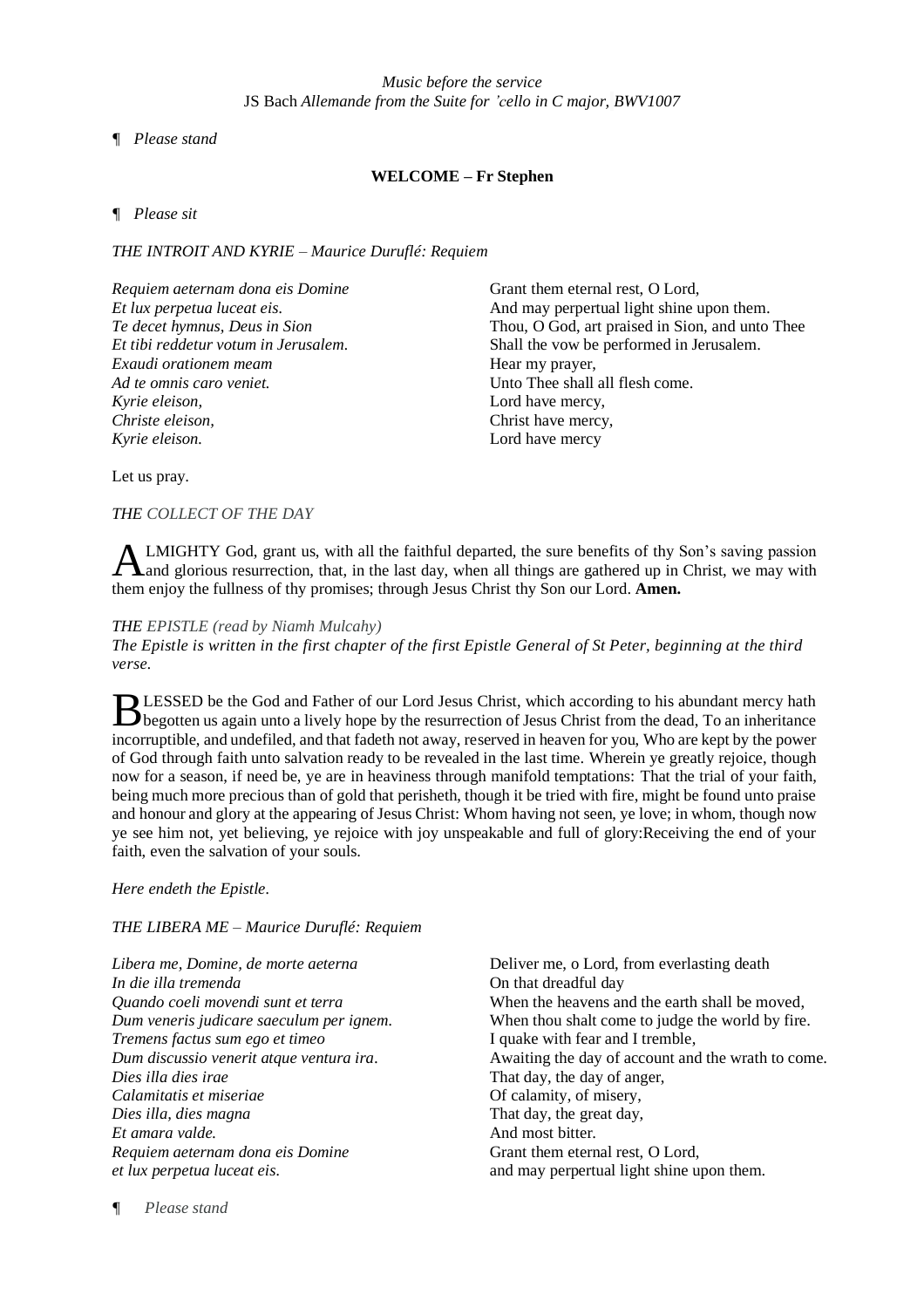#### *THE GOSPEL*

*The Holy Gospel is written in the sixth chapter of the Gospel according to St John, beginning at the thirty seventh verse.*

#### **Glory be to thee, O Lord.**

LL that the Father giveth me shall come to me; and him that cometh to me I will in no wise cast out. ALL that the Father giveth me shall come to me; and him that cometh to me I will in no wise cast out.<br>For I came down from heaven, not to do mine own will, but the will of him that sent me. And this is the Father's will which hath sent me, that of all which he hath given me I should lose nothing, but should raise it up again at the last day. And this is the will of him that sent me, that every one which seeth the Son, and believeth on him, may have everlasting life: and I will raise him up at the last day.

*This is the Gospel of Christ.* **Praise be to thee, O Christ.**

*¶ Please remain standing*

*THE NICENE CREED (sung by all)*

#### BELIEVE in one God

**the Father Almighty, Maker of heaven and earth, And of all things visible and invisible: And in one Lord Jesus Christ, the only-begotten Son of God, Begotten of his Father before all worlds, God of God, Light of Light, Very God of very God, Begotten, not made, Being of one**<br> **worlds, God of God, Light of Light, Very God of very God, Begotten, not made, Being of one substance with the Father, By whom all things were made: Who for us men and for our salvation came down from heaven, And was incarnate by the Holy Ghost of the Virgin Mary, And was made man, And was crucified also for us under Pontius Pilate. He suffered and was buried, And the third day he rose again according to the Scriptures, And ascended into heaven, And sitteth on the right hand of the Father. And he shall come again with glory to judge both the quick and the dead: Whose kingdom shall have no end. And I believe in the Holy Ghost, The Lord and giver of life, Who proceedeth from the Father and the Son, Who with the Father and the Son together is worshipped and glorified, Who spake by the Prophets. And I believe one Catholick and Apostolick Church. I acknowledge one Baptism for the remission of sins. And I look for the Resurrection of the dead, And the life of the world to come. Amen**

*¶ Please sit*

#### **The Sermon – Fr Stephen**

*THE OFFERTORY – Maurice Duruflé: Requiem*

*O Domine, Jesu Christe, Rex Gloriae Libera animas defunctorum De poenis inferni et de profundo lacu. O Domine, Jesu Christe, Rex Gloriae Libera animas defunctorum de ore leonis Ne absorbeat eus Tartarus ne cadant in Obscurum. O Domine, Jesu Christe, Rex Gloriae Ne cadant in obscurum. Hostias et preces tibi Domine, laudis offerimus. Tu suscipe pro animabus illis Quarum hodie memoriam facimus. Fac eas, Domine, de morte transire ad vitam Quam olim Abrahae promisisti et semini eus. O Domine, Jesu Christe, Rex Gloriae Libera animas defunctorum De poenis inferni et de profundo lacu Ne cadant in obscurum. Amen.*

Lord Jesus Christ, King of glory, Deliver the souls of all the faithful departed From the pains of hells and from the bottomless pit. Lord Jesus Christ, King of glory, Deliver them from the lion's mouth, Nor let them fall into darkness, Neither the black abyss swallow them up. Lord Jesus Christ, King of glory, Neither the black abyss swallow them up. We offer unto Thee this sacrifice of prayer and praise. Receive it for those souls Whom today we commemorate. Allow them, O Lord, to cross from death into the life Which once Thou didst promise to Abraham and his seed. Lord Jesus Christ, King of glory, Deliver the souls of all the faithful departed From the pains of hells and from the bottomless pit, Nor let them fall into darkness. Amen.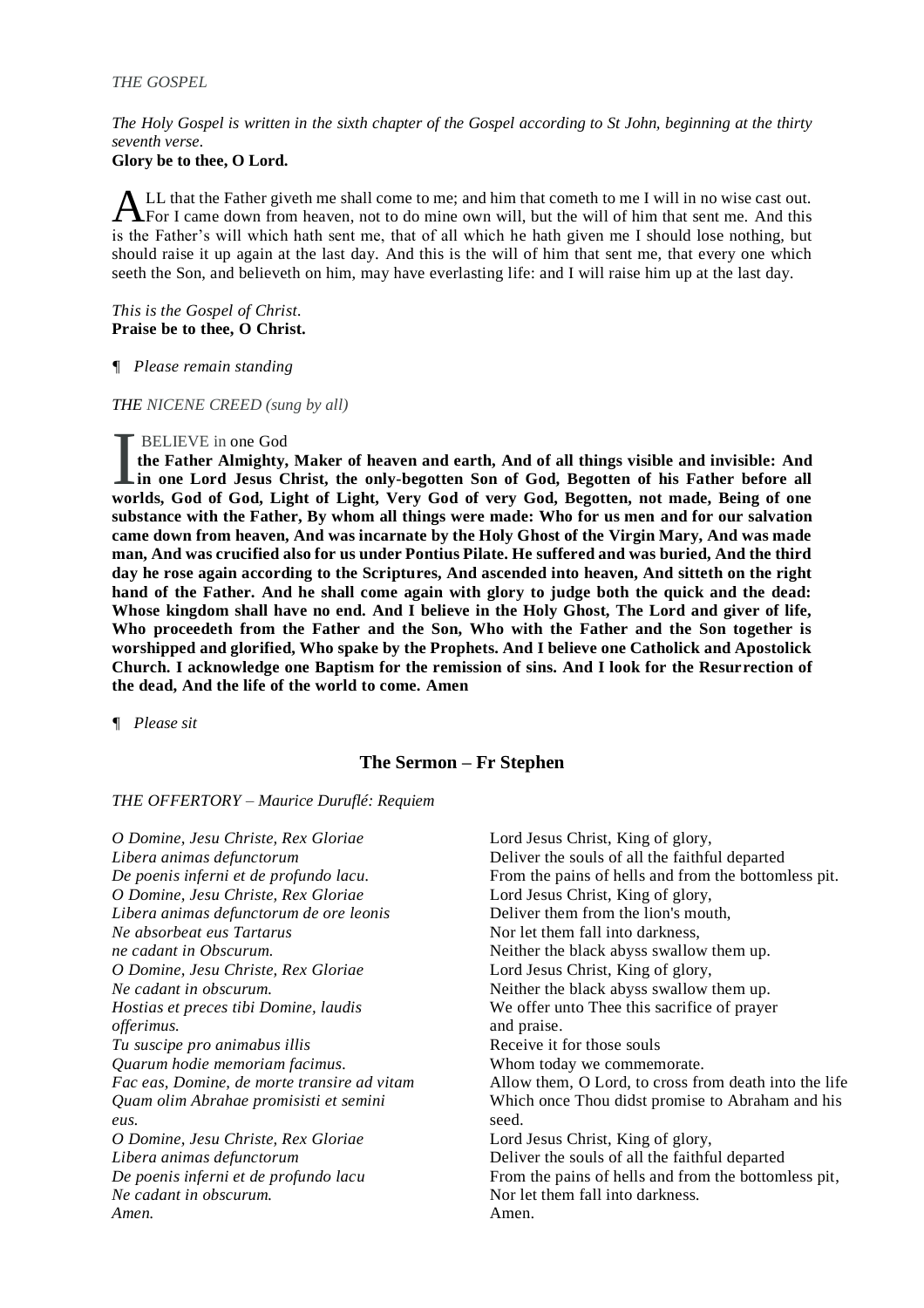#### *¶ Please kneel or sit*

### *THE INVITATION TO CONFESSION*

E that do truly and earnestly repent you of your sins, and are in love and charity with your neighbours, YE that do truly and earnestly repent you of your sins, and are in love and charity with your neighbours, and intend to lead a new life, following the commandments of God, and walking from henceforth in his holy ways; Draw near with faith, and take this holy Sacrament to your comfort; and make your humble confession to Almighty God, meekly kneeling upon your knees.

#### *THE CONFESSION*

### LMIGHTY God,

**Father of our Lord Jesus Christ, Maker of all things, Judge of all men; We acknowledge and**  A **bewail our manifold sins and wickedness, Which we, from time to time, most grievously have committed, By thought, word, and deed, Against thy Divine Majesty, Provoking most justly thy wrath and indignation against us. We do earnestly repent, And are heartily sorry for these our misdoings; The remembrance of them is grievous unto us; The burden of them is intolerable. Have mercy upon us, Have mercy upon us, most merciful Father; For thy Son our Lord Jesus Christ's sake, Forgive us all that is past; And grant that we may ever hereafter Serve and please thee In newness of life, To the honour and glory of thy Name; Through Jesus Christ our Lord. Amen.** 

#### *THE ABSOLUTION*

LMIGHTY God, our heavenly Father, who of his great mercy hath promised forgiveness of sins to all them that with hearty repentance and true faith turn unto him; Have mercy upon you; + pardon and deliver you from all your sins; confirm and strengthen you in all goodness; and bring you to life eternal; through Jesus Christ our Lord. **Amen.** A

*¶ Please stand*

#### *THE SURSUM CORDA*

The Lord be with you. **And with thy spirit.** Lift up your hearts. **We lift them up unto the Lord**. Let us give thanks unto our Lord God. **It is meet and right so to do.** 

It is very meet, right, and our bounden duty, that we should at all times, and in all places, give thanks unto thee, O Lord, Holy Father, Almighty, Everlasting God. Therefore with Angels and Archangels, and with all the company of heaven, we laud and magnify thy glorious Name; evermore praising thee, and singing:

#### *THE SANCTUS – Maurice Duruflé: Requiem*

*Sanctus, Sanctus, Sanctus Dominus Deus Sabaoth. Pleni sunt coeli et terra gloria tua. Hosanna in excelsis.*

Holy, holy, holy, Lord God of Sabaoth. Heaven and earth are full of Thy glory. Hosanna in the highest.

#### *¶ Please kneel or sit*

#### *THE PRAYER OF HUMBLE ACCESS*

WE do not presume<br>to this **to come to this thy Table, O merciful Lord, trusting in our own righteousness, but in thy manifold and great mercies. We are not worthy so much as to gather up the crumbs under thy Table. But thou art the same Lord, whose property is always to have mercy: Grant us therefore, gracious Lord, so to eat the flesh of thy dear Son Jesus Christ, and to drink his blood, that our sinful bodies may be made clean by his body, and our souls washed through his most precious blood, and that we may evermore dwell in him, and he in us. Amen.**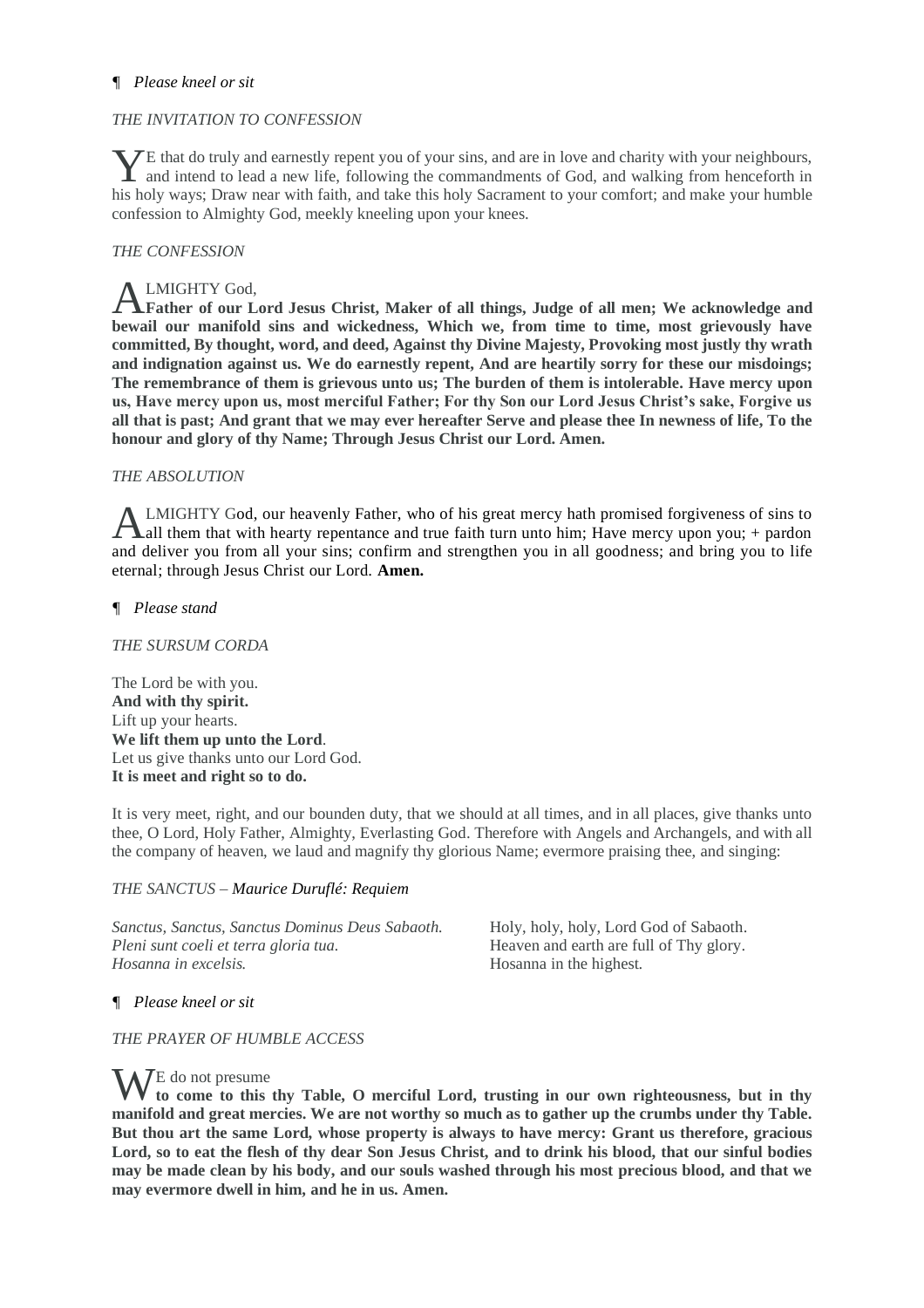#### *THE PRAYER OF CONSECRATION*

LMIGHTY God, our heavenly Father, who of thy tender mercy, didst give thine only Son Jesus Christ ALMIGHTY God, our heavenly Father, who of thy tender mercy, didst give thine only Son Jesus Christ<br>to suffer death upon the Cross for our redemption; who made there (by his one oblation of himself once offered) a full, perfect, and sufficient sacrifice, oblation, and satisfaction, for the sins of the whole world; and did institute, and in his holy Gospel command us to continue, a perpetual memory of that his precious death, until his coming again: Hear us, O merciful Father, we most humbly beseech thee; and grant that by the power of the Holy Spirit, we receiving these thy creatures of bread and wine, according to thy Son our Saviour Jesus Christ's holy institution, in remembrance of his death and passion, may be partakers of his most blessed + Body and Blood: Who, in the same night that he was betrayed, took Bread; and when he had given thanks, he brake it, and gave it to his disciples, saying: *Take, eat, this is my Body, which is given for you; Do this in remembrance of me.* Likewise, after supper, he took the Cup; and, when he had given thanks, he gave it to them, saying: *Drink ye all of this; for this is my Blood of the New Testament, which is shed for you, and for many, for the remission of sins; Do this, as oft as ye shall drink it, in remembrance of me.* **Amen.**

#### *THE LORD'S PRAYER*

### UR Father,

**which art in heaven, hallowed be thy name; thy kingdom come; thy will be done; in earth as**  O **it is in heaven. Give us this day our daily bread. And forgive us our trespasses, as we forgive them that trespass against us. And lead us not into temptation; but deliver us from evil. For thine is the kingdom, the power and the glory, for ever and ever. Amen.**

*THE AGNUS DEI – Maurice Duruflé: Requiem*

*Agnus Dei, qui tollis peccata mundi Dona eis requiem. Agnus Dei, qui tollis peccata mundi Dona eis requiem. Agnus Dei, qui tollis peccata mundi Dona eis requiem, sempiternam requiem. Lux aeterna luceat eis, Domine Cum sanctis tuis in aeternum Quia pius es. Requiem aeternam dona eis Domine Et lux perpetua luceat eis.*

O Lamb of God, that takest aways the sin of the world, Grant them rest. O Lamb of God, that takest aways the sin of the world, Grant them rest. O Lamb of God, that takest aways the sin of the world, Grant them rest, everlasting rest. May eternal light shine on them, O Lord, With Thy saints for ever, Because Thou are merciful. Grant them eternal rest, O Lord, And may perpetual light shine on them.

#### *THE INVITATION TO COMMUNION*

THE Body of our Lord Jesus Christ, which was given for thee, and the Blood of our Lord Jesus Christ<br>
which was shed for thee, preserve thy body and soul unto everlasting life: Take and eat this in which was shed for thee, preserve thy body and soul unto everlasting life: Take and eat this in remembrance that Christ died for thee, and feed on him in thy heart by faith with thanksgiving. **Amen.**

*¶ In accordance with the Anglican tradition, Holy Communion is administered in both kinds i.e the consecrated Bread and Wine. During the current pandemic, this can only be offered by intinction ie the consecrated wafer dipped in the consecrated wine, as the sharing of the Common Cup (Chalice) by sipping the consecrated wine is not advised.*

#### **Communion Anthem**

*Pie Jesu – Maurice Duruflé: Requiem*

*Pie Jesu, Domine, dona eis requiem. Dona eis requiem sempiternam requiem.* Merciful Jesus, Lord, grant them rest. Grant them rest, eternal rest.

*¶ Please stand*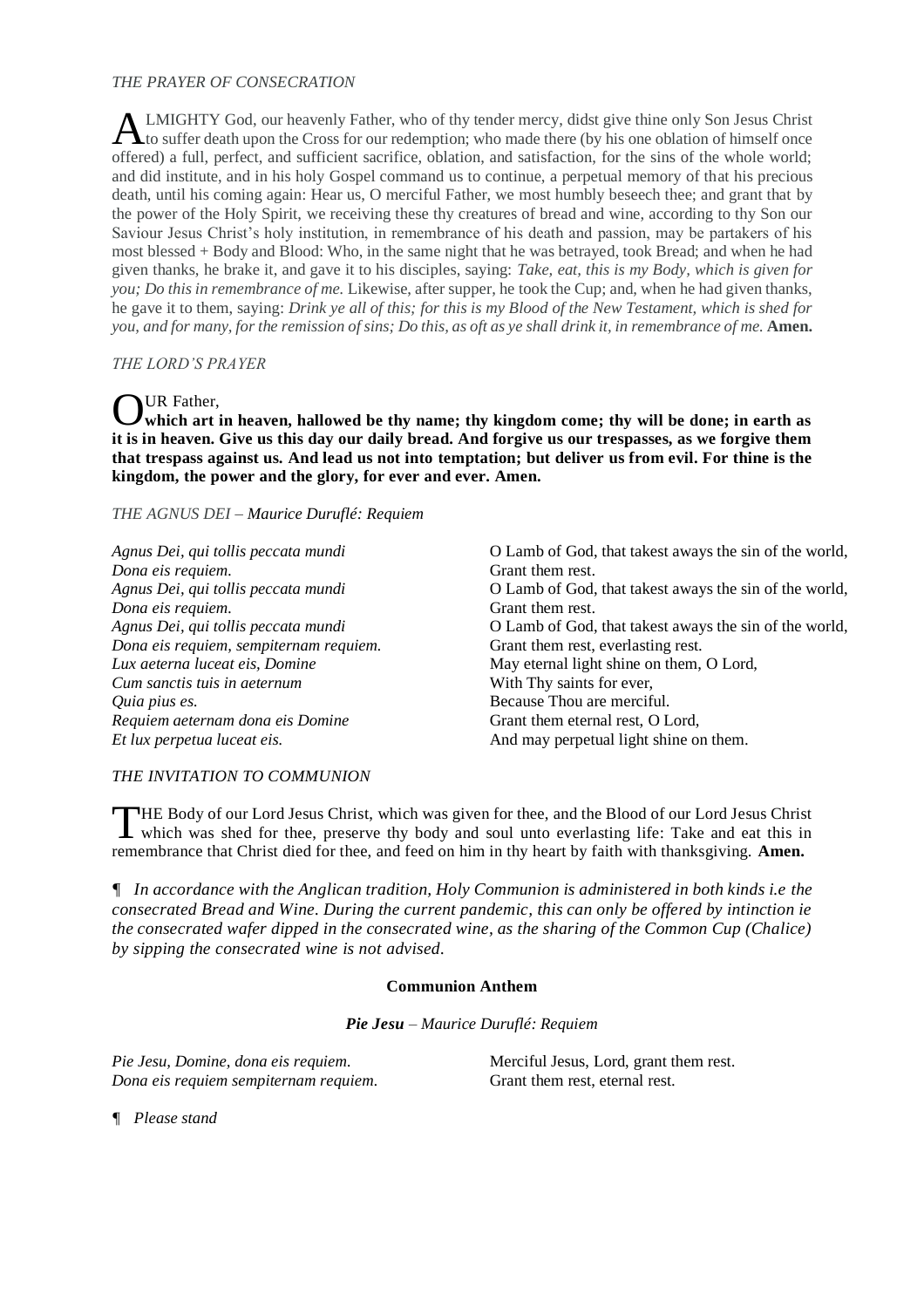

**COMMUNION HYMN NEH 329** *Jesus, Son of Mary*



ESUS, Son of Mary, fount of life alone, JESUS, Son of Mary, fount of life alone,<br>J here we hail thee present on thine altar-throne. Humbly we adore thee, Lord of endless might, in the mystic symbols veiled from earthly sight.

#### *Sopranos and altos*

2 Think, O Lord, in mercy on the souls of those who, in faith gone from us, now in death repose. Here 'mid stress and conflict toils can never cease; there, the warfare ended, bid them rest in peace.

#### *Tenors and basses*

- 3 Often were they wounded in the deadly strife; heal them, good Physician, with the balm of life. Every taint of evil, frailty and decay, good and gracious Saviour, cleanse and purge away.
- 4 Rest eternal grant unto them, after weary fight; shed on them the radiance of thy heavenly light. Lead them onward, upward, to the holy place, where thy saints made perfect gaze upon thy face.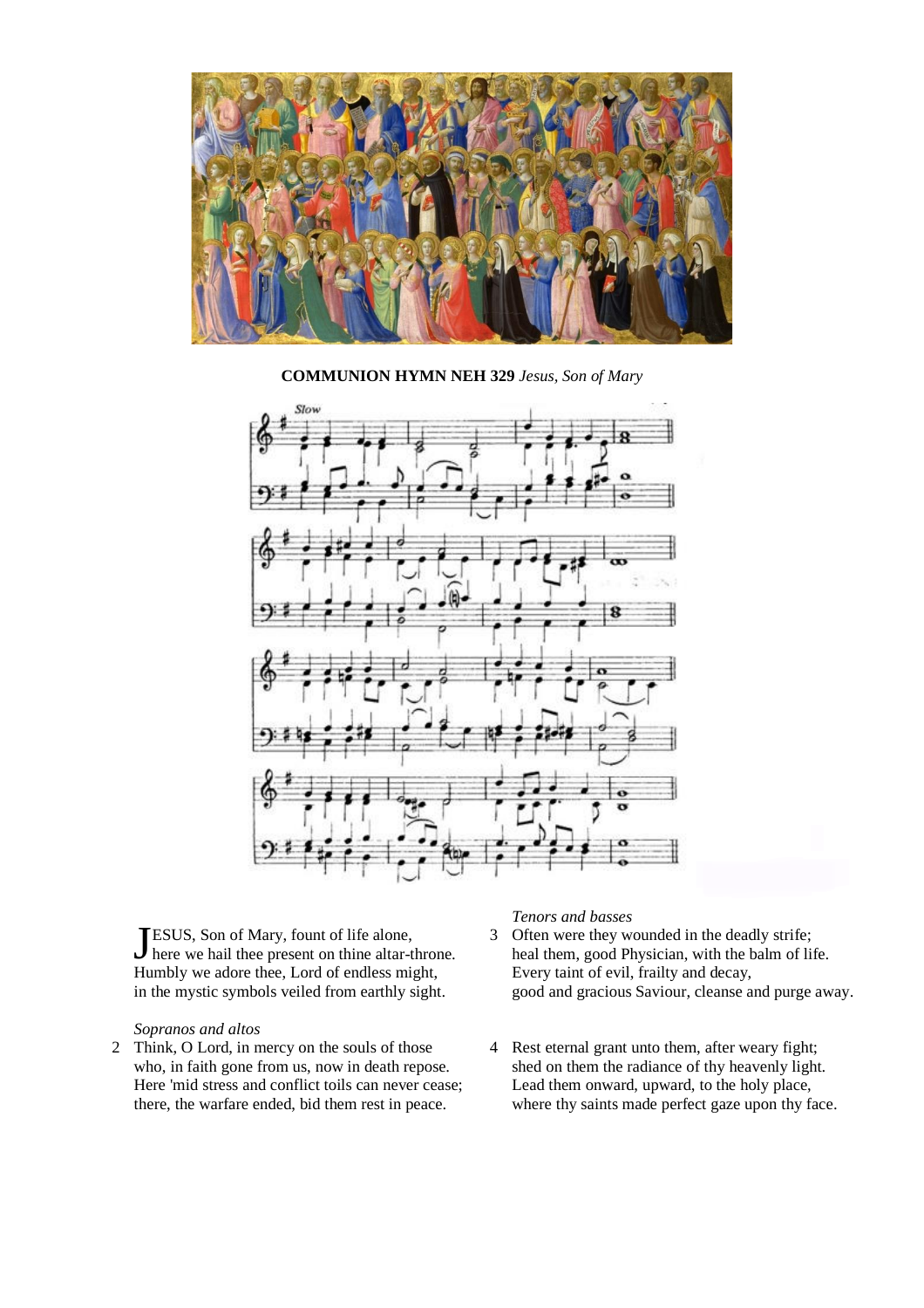#### *THE COMMEMORATION OF THE DEPARTED*

HOU art worthy O Lord, to receive glory and honour and power. Thou hast created all things and by ThOU art worthy O Lord, to receive glory and honour and power. Thou hast created all things and by Thy will, they have their being. Thou are worthy, O Lamb, for thou were slain and by Thy blood hast redeemed, saints from every tribe and language and nation.Thou hast made them a kingdom and priests for ever in the service of Almighty God, and they will reign on earth with Thee for ever.

*¶ The names of those to be remembered are read out. Individual candles may be lit. While this occurs, the choir sings the In Paradisum.*

*IN PARADISUM – Maurice Duruflé – Requiem*

*In Paradisum deducant Angeli in tuo Adventu suscipiant te Martyres Et perducant te in civitatem sanctam Jerusalem. Angelorum te suscipiat Et cum Lazaro quondam paupere Aeternam habeas requiem.*

May the angels receive them in Paradise, At thy coming may the martyrs receive thee And bring thee into the holy city Jerusalem. There may the chorus of angels receive thee, And with Lazarus, once a beggar, May thou have eternal rest.

EAR us, O merciful Father, as we remember in love those whom we have placed in thy hands. HEAR us, O merciful Father, as we remember in love those whom we have placed in thy hands.<br>Acknowledge, we pray, the sheep of thy fold. the lambs of thy flock, the sinners of thine own redeeming. Enfold them in thy arms of mercy, in the blessed rest of everlasting peace, and in the glorious company of the saints of light. Through the merits of Jesus Christ, our Saviour. **Amen.**

#### *THE BLESSING*

HE peace of God, which passeth all understanding, keep your hearts and minds in the knowledge THE peace of God, which passeth all understanding, keep your hearts and minds in the knowledge and love of God, and of his Son Jesus Christ our Lord: And the blessing of God Almighty, + the Father, the Son, and the Holy Ghost, be amongst you and remain with you always. **Amen.**

**CLOSING HYMN** *Be still, my soul*

*(see over)*